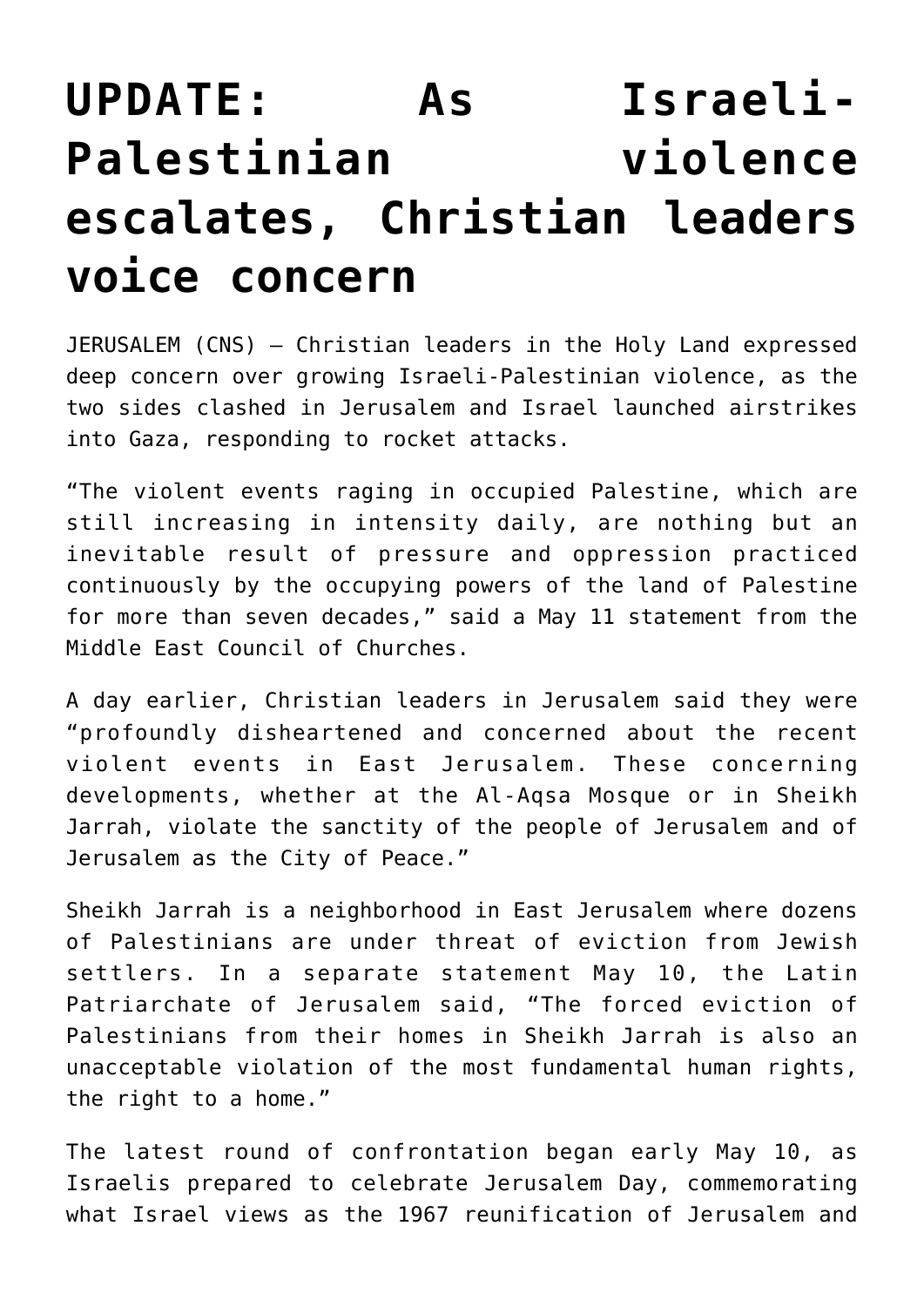Palestinians see as the start of the Israeli occupation.

Police say they were forced to respond when Palestinians attacked a police post, hurling rocks, fireworks and other objects at police from the Al-Aqsa Mosque compound, a Muslim holy site. The site also is considered holy by Jews, who call it the Temple Mount after the two Jewish Biblical temples that stood there.

Later in the day, Palestinian militants in Gaza launched hundreds of rockets into Israel, killing two people and wounding at least 10. In response, Israel launched airstrikes on Gaza, sent troops to the border and called up military reservists.

The Gaza Health Ministry said May 11 at least 26 Palestinians — including a woman and nine children — had been killed in the strikes. It said more than 120 people were wounded.

The Middle East Council of Churches said "lifting the occupation of the Palestinian people and enjoying their freedom, dignity and full rights are the means that lead to lasting stability and peace in the region."

Urging international leaders to enforce people's rights, the council said: "Violence only generates violence and hatred only leads to more hatred, racial discrimination only makes revolution, and extremism only breeds extremism, and deprivation only engenders uprising, and the only way out of this destructive cycle is to give everyone his rights, through recognition of the rights of the oppressed firstly and, secondly, by taking this recognition to the realm of implementation without procrastination or equivocation. "

In their statement, Jerusalem's Christian leaders said: "The special character of Jerusalem, the Holy City, with the existing Status Quo, compels all parties to preserve the already sensitive situation in the Holy City of Jerusalem. The growing tension, backed mainly by right-wing radical groups,